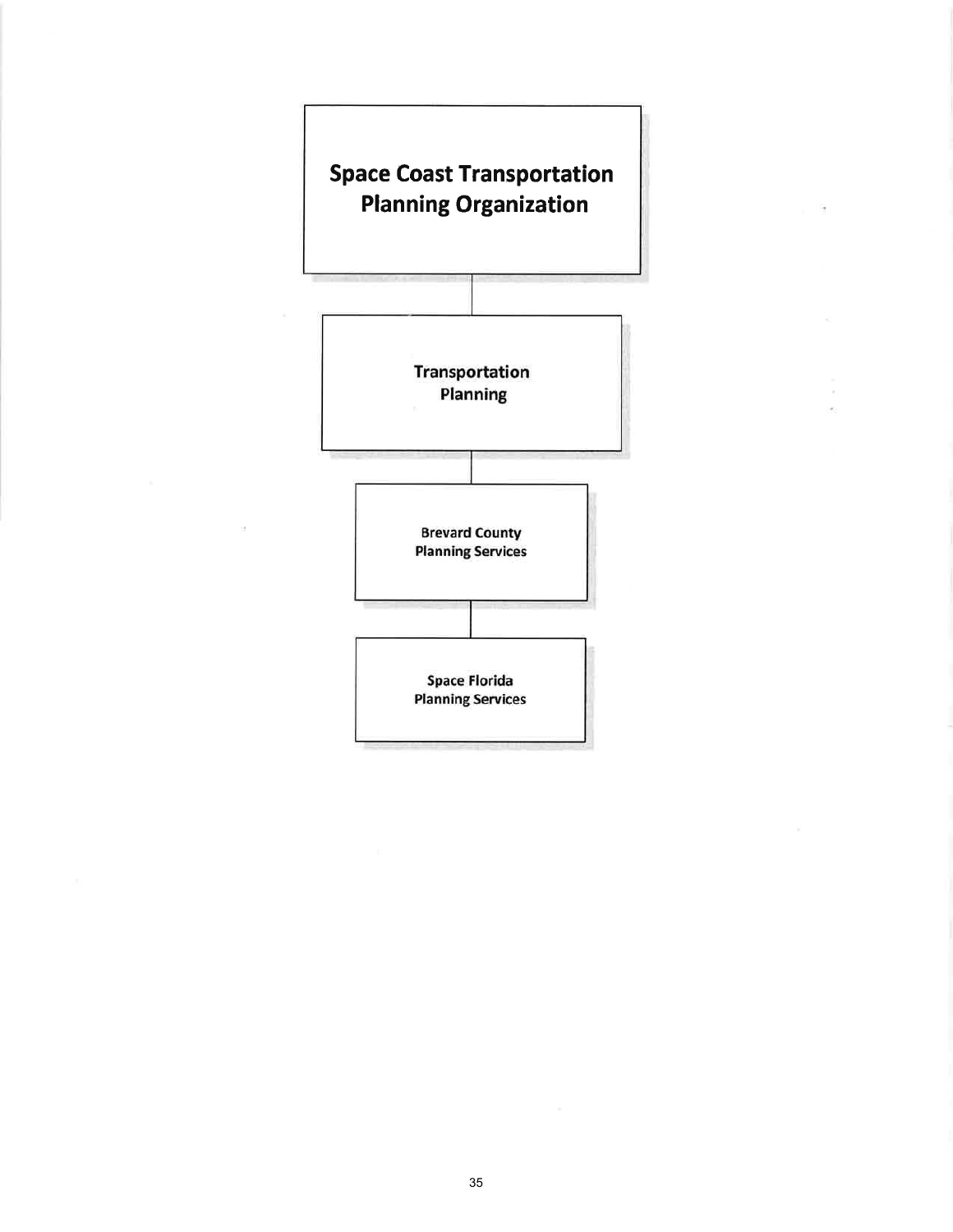## SPACE COAST TRANSPORTATION PLANNING ORGANIZATION



# ADOPTED BUDGET FY2018.2019 s2,363,390

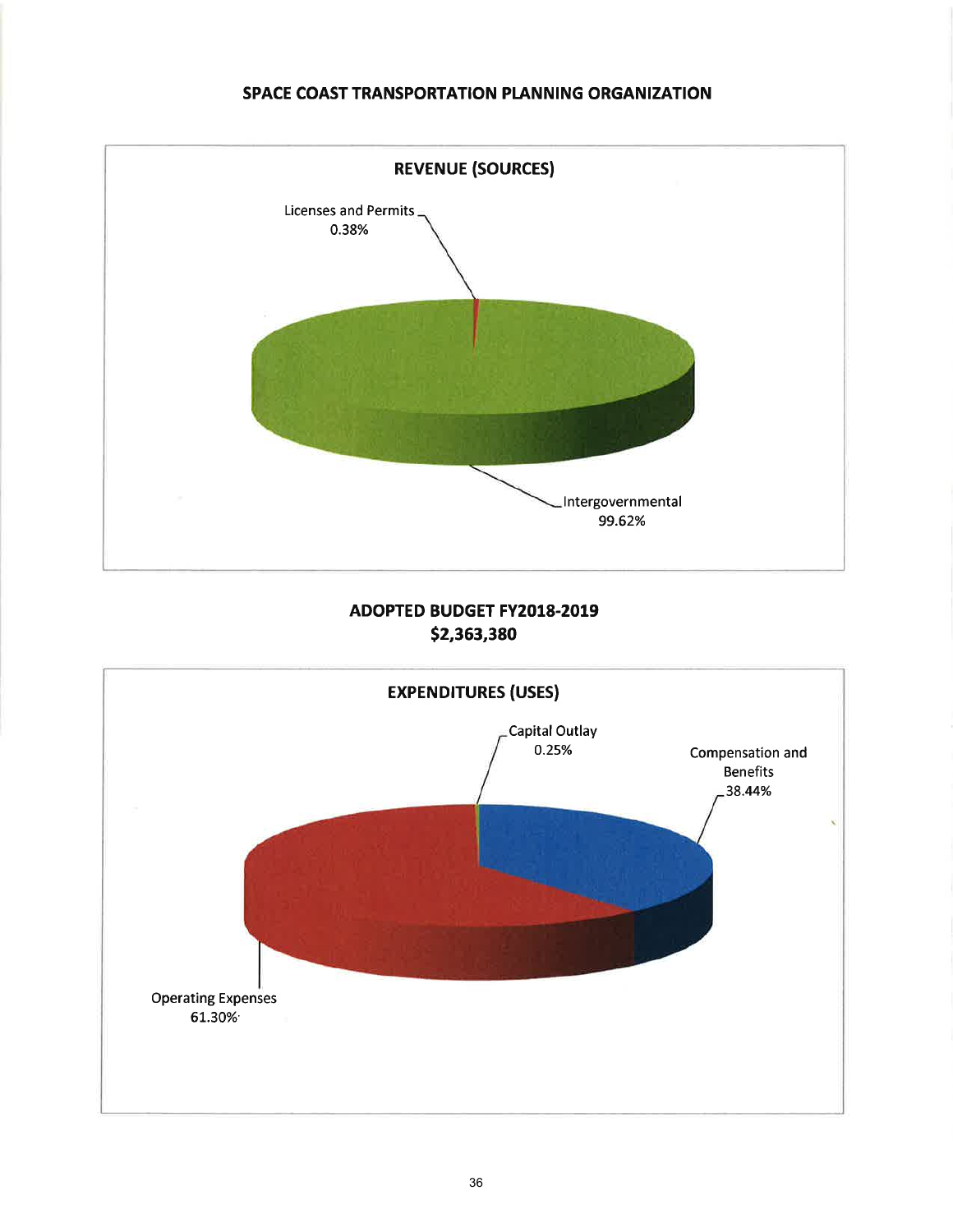# SPACE COAST TRANSPORTATION PLANNING ORGANIZATION: **SUMMARY**

### MISSION STATEMENT:

The Space Coast Transportation Planning Organization (SCTPO), established by Federal Law, and Florida Statute 339.175, administers transportation policies for Brevard to receive Federal and State transportation funds. Through an lnterlocal agreement the organization works with local agencies to prioritize projects to be considered for the State Work Program. SCTPO staff provides support for development and review of trail, sidewalk, bike paths, bike safety education, as well as all other modes of transportation such as space, rail, seaport, and transit. Our goal is to ensure that Brevard County meets its future transportation needs.

#### PROGRAMS AND SERVICES:

### ACCOMPLISHMENTS, INITIATIVES, TRENDS AND ISSUES AND SERVICE LEVEL IMPACTS:

#### SPACE COAST TRANSPORTATION PLANNING

- Provide crash database and analysis of high crash locations
- Provide traffic counts
- r Plan and program transportation activities for eligibility to receive Federal and State Transportation funds
- r Trail facility planning and support
- Pedestrian facilities planning and support
- Review of traffic impact studies
- . Support of traffic management systems and use of ITS funds
- o Coordination with other modal agencies to include airports, seaports, space, rail and transit
- Provide Inter-governmental coordination for projects
- r Provide recommendations on transportation planning, and comprehensive transportation planning
- Other services or tasks as requested to be provided by the SCTPO for the County as agreed

#### Accomplishments:

- o Conducted Corridor Planning Studies on Aurora and Wickham Roads
- Conducted and prepared annual corridor and safety monitoring report
- Completed Sea Level Rise Vulnerability Assessment
- o Coordinated funding of Traffic Management Center Design
- r Continued Bicycle and Pedestrian Safety Education Program
- Continued implementation of trail projects
- Provided traffic counts, and crash data for concurrency review, and intersection safety studies
- Selected four new General Planning Consulting Firms

#### lnitiatives:

- Conduct Corridor Planning Studies on Banana Rvr/Pine Tree Dr, Sarno and Minton Roads
- Conduct Design Phase of Traffic Management Center
- . Support and Participate in Transit Studies and Support Multi-Modal Agencies Planning lnitiatives
- o Conduct annual Corridor Performance Monitoring Analysis and Trend Report
- o Conduct Bicycle/Pedestrian Master Plan Update
- Initiate Update to Intelligent Transportation Systems Master Plan
- Initiate 2045 Long Range Transportation Plan Update
- . Manage Transportation System Management & Operations (TSM&O) Program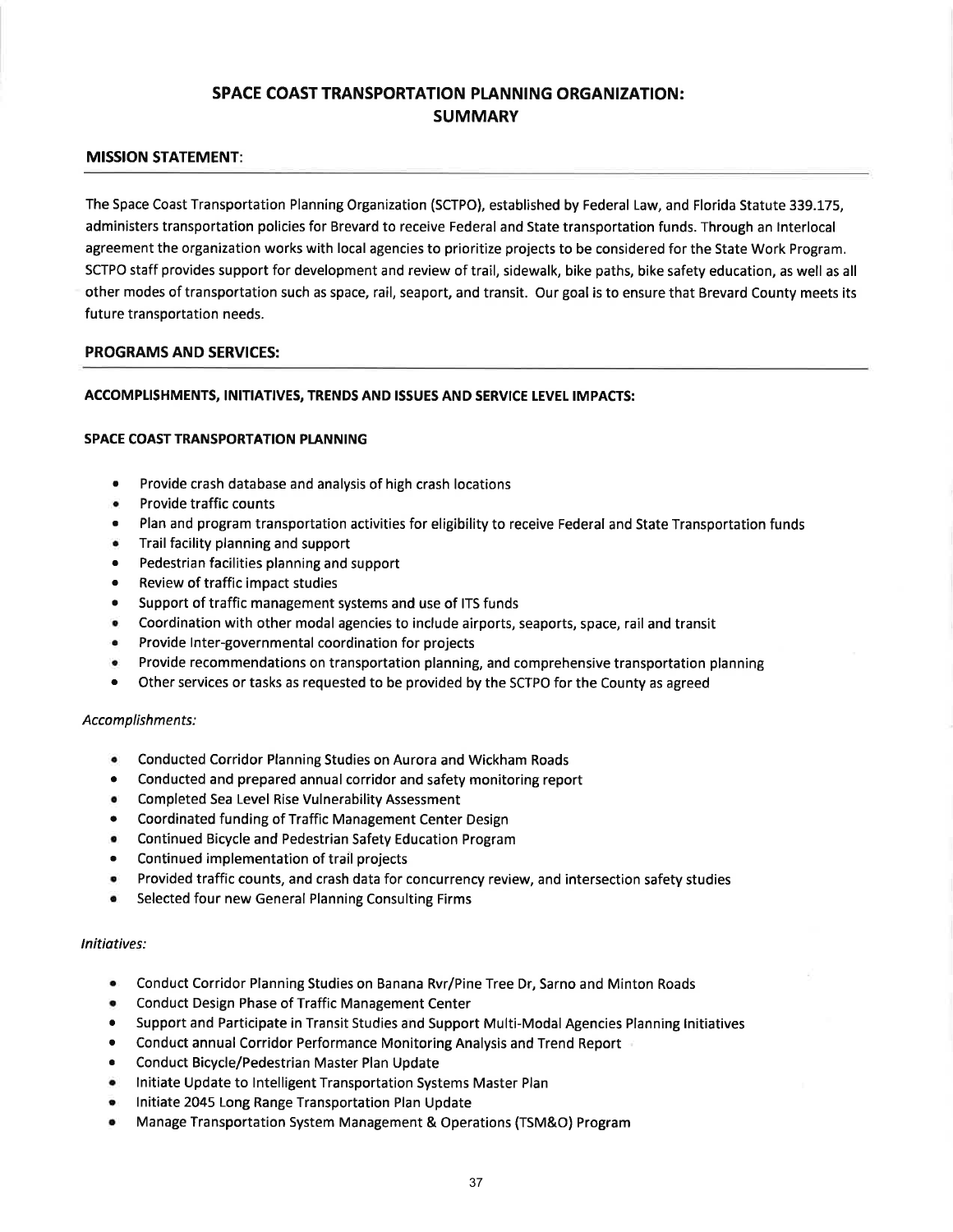# SPACE COAST TRANSPORTATION PLANNING ORGANIZATION: SUMMARY

Trends and lssues:

SCTPO has increased public involvement and measuring effeteness primarily via improved social media venues and coordination work.

 $\sim$ 

Service Level lmpacts:

N/A

 $\mathcal{L}$ 

 $\widetilde{\mathbf{x}}$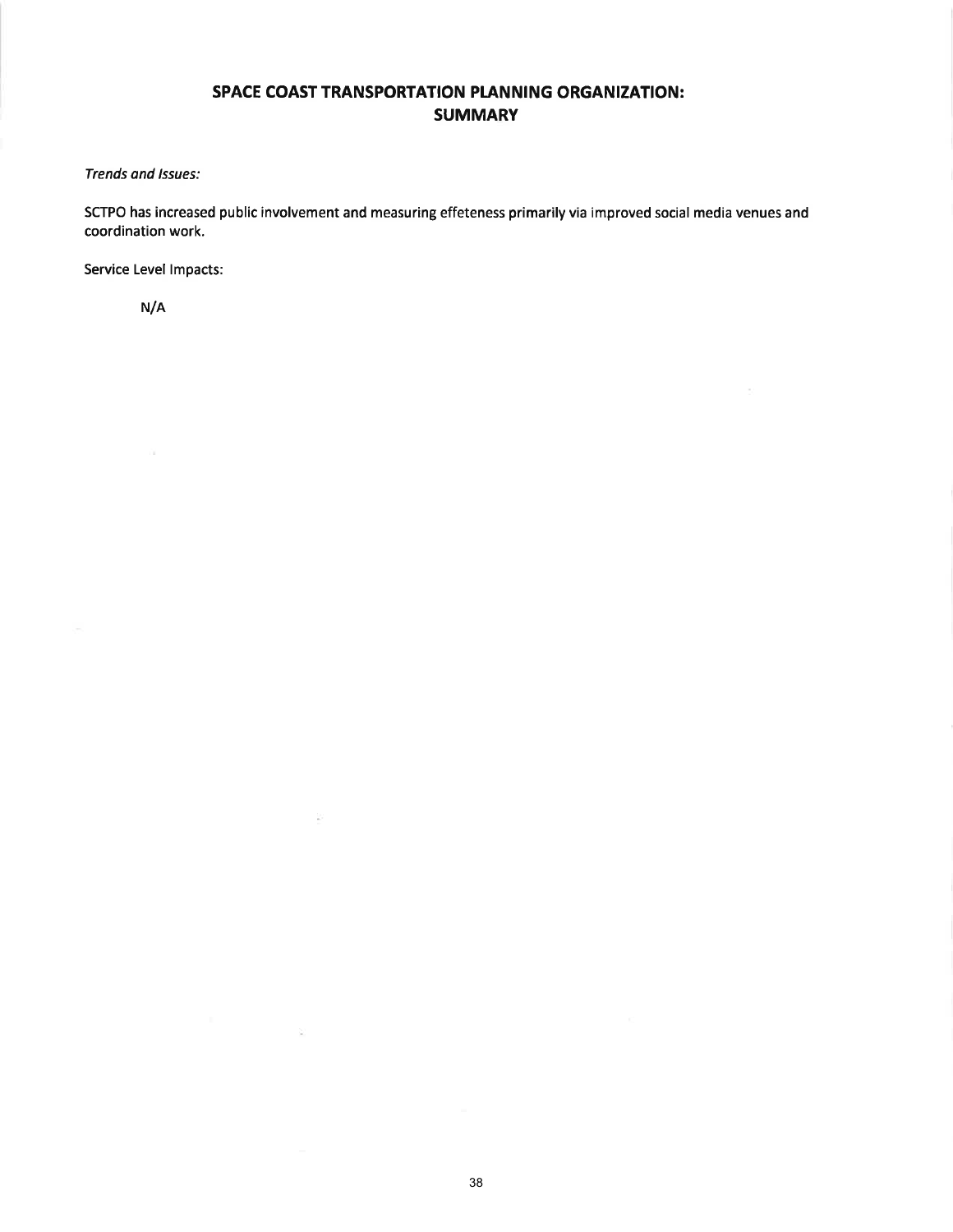## SPACE COAST TRANSPORTATION PLANNING ORGANIZATION: SUMMARY

#### PROGRAM REVENUES AND EXPENDITURES

|                                                    |               | Final         |               |                   |              |
|----------------------------------------------------|---------------|---------------|---------------|-------------------|--------------|
|                                                    | <b>Actual</b> | <b>Budget</b> | <b>Budget</b> |                   | %            |
|                                                    | FY2016-2017   | FY2017-2018   | FY2018-2019   | <b>Difference</b> | (Inc)/Dec    |
|                                                    |               |               |               |                   |              |
| <b>REVENUES:</b><br>Taxes                          | \$0           | \$0           | \$0           | \$0               | 0.00%        |
|                                                    | \$13,128      | \$7,368       | \$9,474       | \$2,106           | 28.58%       |
| Permits, Fees & Spec. Assess.<br>Intergovernmental | \$1,194,863   | \$2,487,811   | \$2,478,293   | (59, 518)         | (0.38%)      |
| Charges for Services                               | \$0           | \$0           | \$0           | \$0               | 0.00%        |
| <b>Fines and Forfeits</b>                          | \$0           | \$0           | \$0           | \$0               | 0.00%        |
| Miscellaneous                                      | \$77          | \$0           | \$0           | \$0               | 0.00%        |
| <b>Statutory Reduction</b>                         | \$0           | (5124, 759)   | ( \$124, 387) | \$372             | $(0.30\%)$   |
| <b>Operating Revenues</b>                          | \$1,208,068   | \$2,370,420   | \$2,363,380   | (57,040)          | (0.30%)      |
|                                                    |               |               |               |                   |              |
| <b>Balance Forward</b>                             | \$5,596       | \$15,027      | \$0           | (\$15,027)        | (100.00%)    |
| Transfers - General Revenue                        | \$0           | \$0           | \$0           | \$0               | 0.00%        |
| Transfers - Other                                  | \$0           | \$0           | \$0           | \$0               | 0.00%        |
| Other Finance Source                               | \$0           | \$0           | \$0           | \$0               | 0.00%        |
| <b>Non-Operating Revenues</b>                      | \$5,596       | \$15,027      | \$0           | (\$15,027)        | $(100.00\%)$ |
| <b>TOTAL REVENUES</b>                              | \$1,213,664   | \$2,385,447   | \$2,363,380   | ( \$22,067]       | (0.93%)      |
| <b>EXPENDITURES</b>                                |               |               |               |                   |              |
|                                                    |               |               |               |                   |              |
| Compensation and Benefits                          | \$767,674     | \$867,135     | \$908,595     | \$41,460          | 4.78%        |
| <b>Operating Expenses</b>                          | \$656,841     | \$1,511,162   | \$1,448,785   | (562, 377)        | (4.13%)      |
| Capital Outlay                                     | \$4,849       | \$7,150       | \$6,000       | (51, 150)         | (16.08%)     |
| <b>Grants and Aid</b>                              | \$0           | \$0           | \$0           | \$0               | 0.00%        |
| <b>Operating Expenditures</b>                      | \$1,429,365   | \$2,385,447   | \$2,363,380   | ( \$22,067)       | (0.93%)      |
|                                                    |               |               |               |                   |              |
| <b>CIP</b>                                         | \$0           | \$0           | \$0           | \$0               | 0.00%        |
| Debt Service                                       | \$0           | \$0           | \$0           | \$0               | 0.00%        |
| <b>Reserves-Operating</b>                          | \$0           | \$0           | \$0           | \$0               | 0.00%        |
| Reserves - Capital                                 | \$0           | \$0           | \$0           | \$0               | 0.00%        |
| Reserves - Restricted                              | \$0           | \$0           | \$0           | \$0               | 0.00%        |
| Transfers                                          | \$0           | \$0           | \$0           | \$0               | 0.00%        |
| <b>Non-Operating Expenditures</b>                  | \$0           | \$0           | \$0           | \$0               | 0.00%        |
| <b>TOTAL EXPENDITURES</b>                          | \$1,429,365   | \$2,385,447   | \$2,363,380   | ( \$22,067]       | (0.93%)      |
| <b>PERSONNEL:</b>                                  |               |               |               |                   |              |
|                                                    |               |               |               |                   |              |
| Full-time positions                                | 9.00          | 9.00          | 9.00          | 0.00              | 0.00%        |
| <b>Part-time Positions</b>                         | 0.00          | 0.00          | 0.00          | 0.00              | 0.00%        |
| <b>Full-time Equivalent</b>                        | 9.00          | 9.00          | 9.00          | 0.00              | 0.00%        |
| <b>Temporary FTE</b>                               | 0.00          | 0.00          | 0.00          | 0.00              | 0.00%        |
| Seasonal FTE                                       | 0.00          | 0.00          | 0.00          | 0.00              | 0.00%        |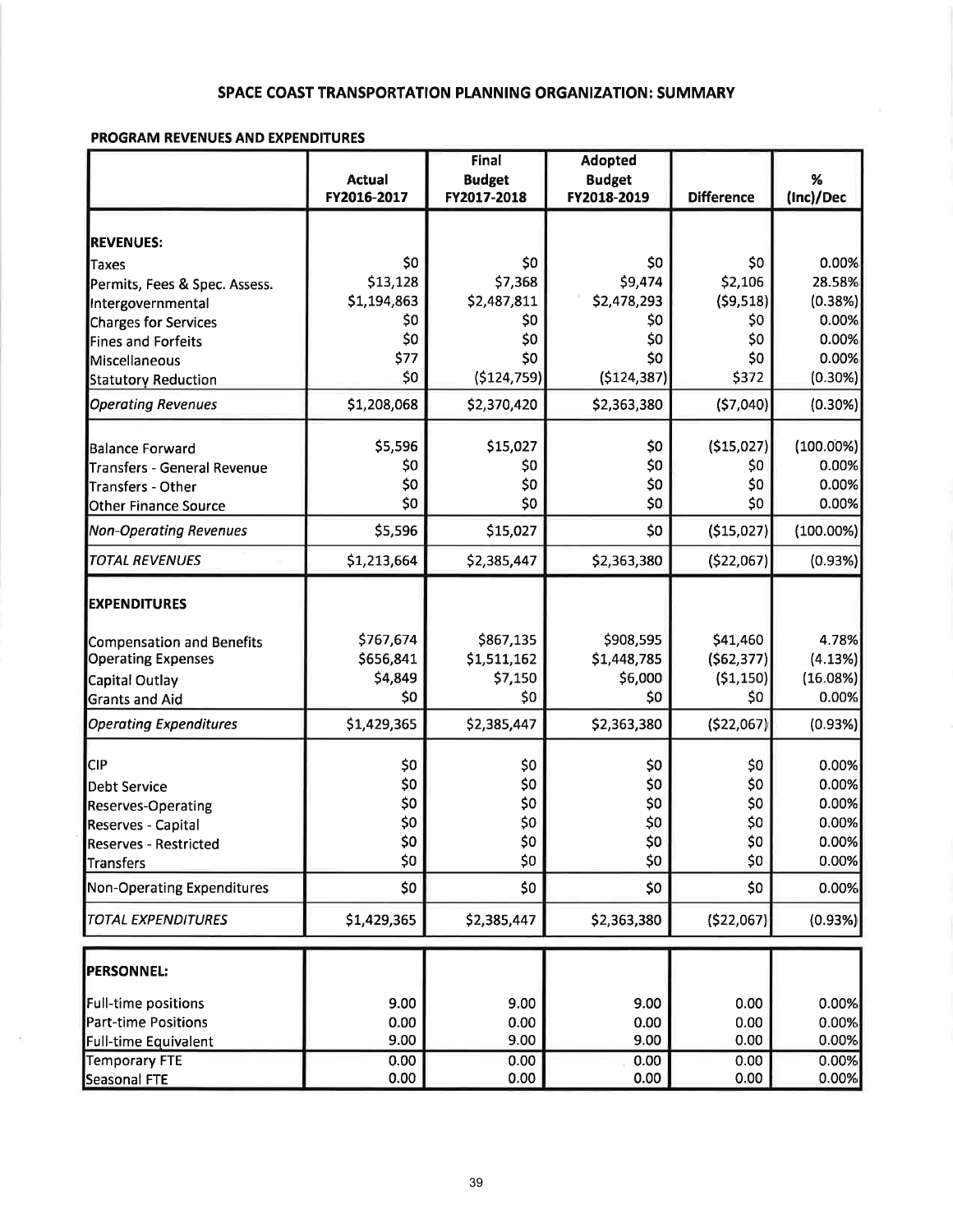# SPACE COAST TRANSPORTATION PLANNING OFFICE: BUDGET VARIANCES

| <b>REVENUES</b>                    | <b>VARIANCE</b> | <b>% VARIANCE</b> | <b>EXPLANATION</b>                                                                                        |
|------------------------------------|-----------------|-------------------|-----------------------------------------------------------------------------------------------------------|
| Taxes                              | \$0             | 0.00%             |                                                                                                           |
| Permits, Fees & Spec. Assess.      | \$2,106         | 28.58%            | Due to anticipated local community growth which will<br>generate additional revenue from building permits |
| Intergovernmental                  | (59, 518)       | (0.38%)           | Due to decrease in authorized PL and FTA grants                                                           |
| <b>Charges for Services</b>        | \$0             | 0.00%             |                                                                                                           |
| <b>Fines and Forfeits</b>          | \$0             | 0.00%             |                                                                                                           |
| Miscellaneous                      | \$0             | 0.00%             |                                                                                                           |
| <b>Statutory Reduction</b>         | \$372           | $(0.30\%)$        | Variance is associated with change in Operating<br>Revenue                                                |
| <b>Balance Forward</b>             | (515,027)       | $(100.00\%)$      | Due to revenue carried forward in the previous year as<br>a result of time grant revenue was received     |
| <b>Transfers - General Revenue</b> | \$0             | 0.00%             |                                                                                                           |
| <b>Transfers - Other</b>           | \$0             | 0.00%             |                                                                                                           |
| <b>Other Finance Source</b>        | \$0             | 0.00%             |                                                                                                           |

 $\sim 100$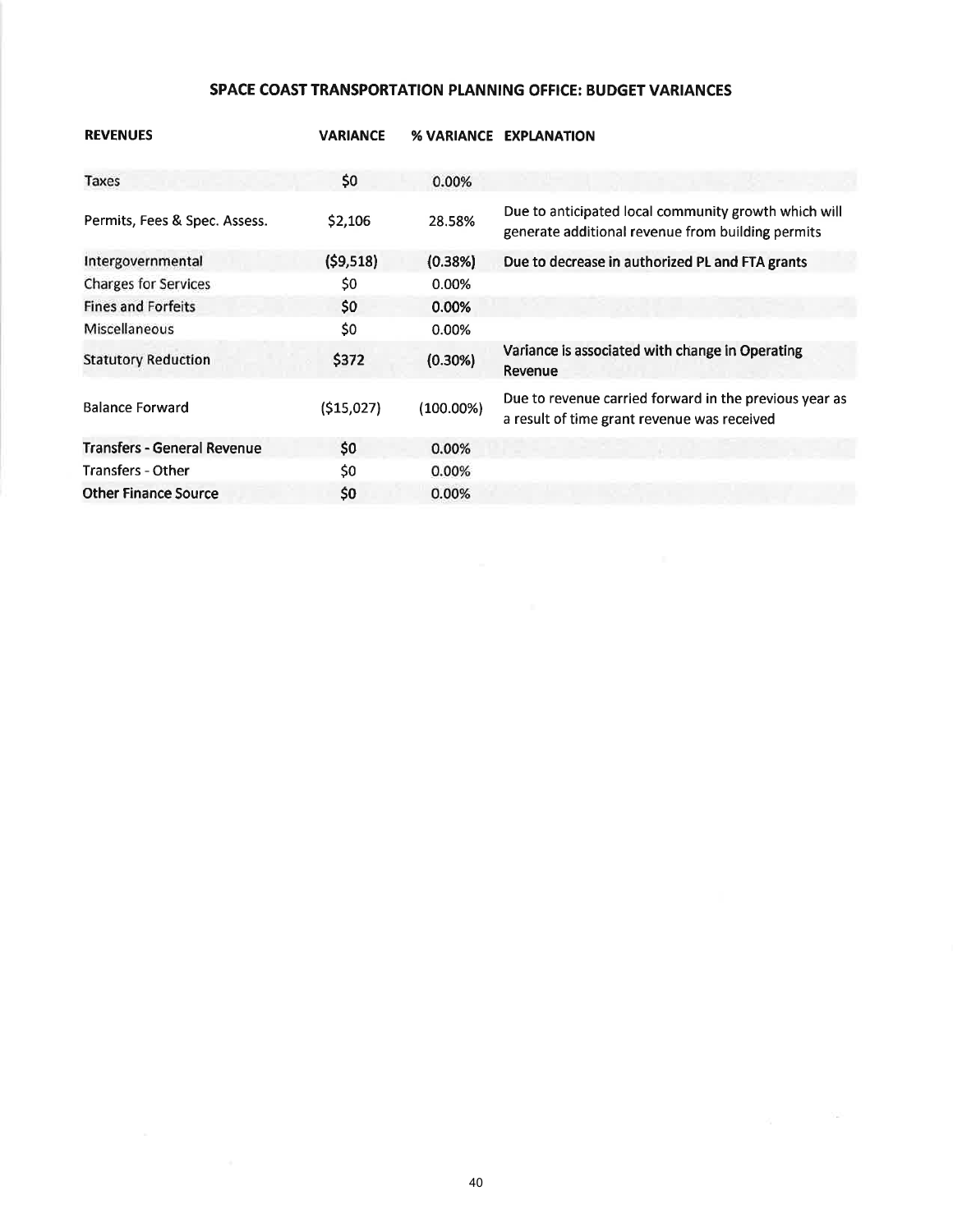# SPACE COAST TRANSPORTATION PLANNING OFFICE: BUDGET VARIANCES

| <b>EXPENDITURES</b>              | <b>VARIANCE</b> | % VARIANCE | <b>EXPLANATION</b>                                                                                        |
|----------------------------------|-----------------|------------|-----------------------------------------------------------------------------------------------------------|
| <b>Compensation and Benefits</b> | \$41,460        | 4.78%      | Due to merit increases, Cost of Living Adjustment, and<br><b>FRS rate increases</b>                       |
| <b>Operating Expenses</b>        | (562, 377)      | (4.13%)    | Due to completion of several studies in previous fiscal<br>year                                           |
| <b>Capital Outlay</b>            | (51, 150)       | (16.08%)   | Decrease due to computer rotation and upgrade plan<br>requiring less capital replacement this fiscal year |
| <b>Grants and Aid</b>            | \$0             | 0.00%      |                                                                                                           |
| <b>CIP</b>                       | \$0             | 0.00%      |                                                                                                           |
| Debt Service                     | \$0             | 0.00%      |                                                                                                           |
| <b>Reserves-Operating</b>        | \$0             | $0.00\%$   |                                                                                                           |
| Reserves - Capital               | \$0             | 0.00%      |                                                                                                           |
| <b>Reserves - Restricted</b>     | \$0             | 0.00%      |                                                                                                           |
| <b>Transfers</b>                 | \$0             | 0.00%      |                                                                                                           |

 $\frac{1}{2}$